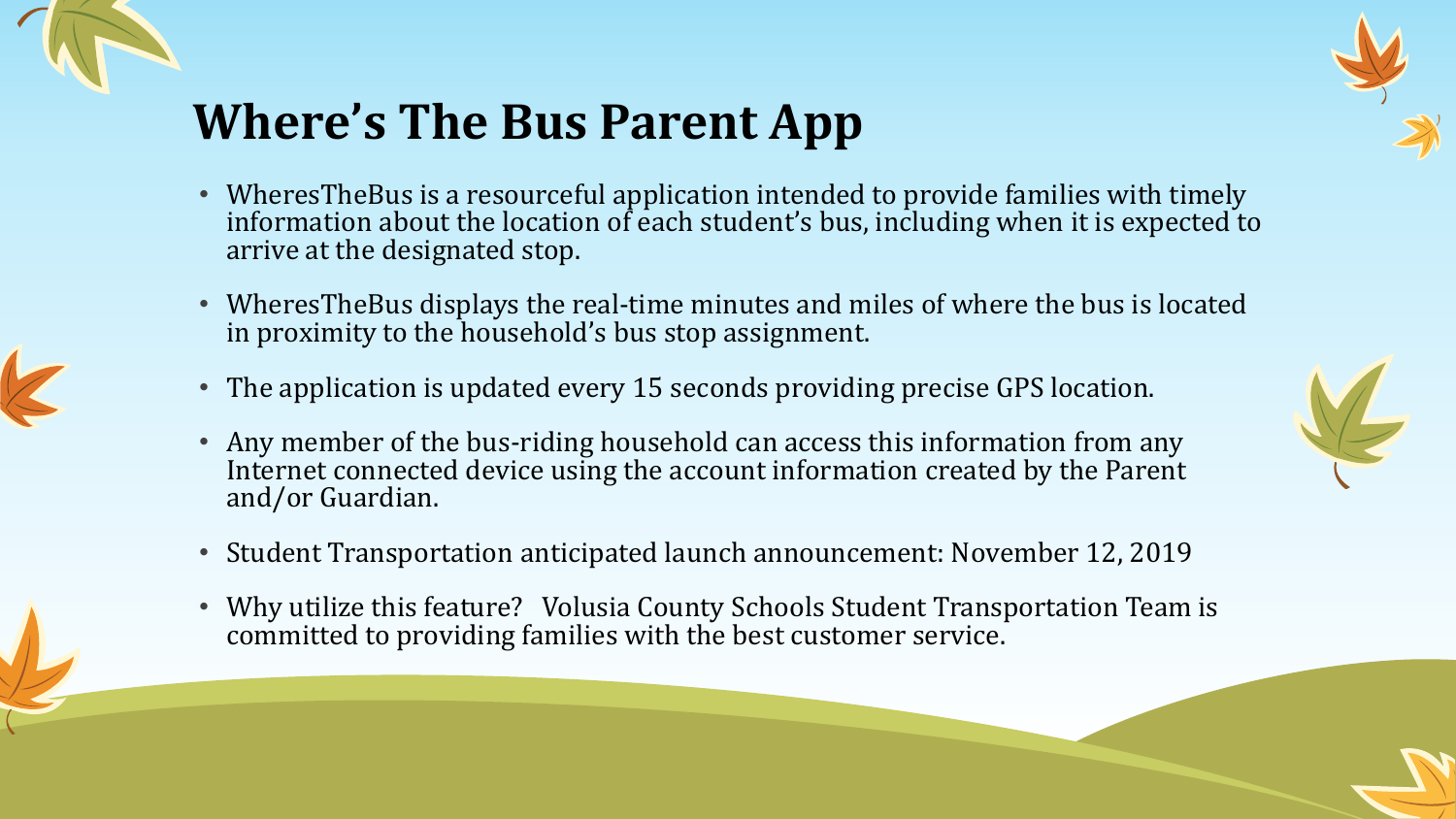



- **Arrival Status:** Estimated time of arrival (ETA) is displayed when bus arrival time can be predicted. When a prediction is unavailable ("no eta"), use the bus location and distance from your stop.
- **Last Message:** "Current" is displayed when bus data has been received in the last minute. If updates are not received, the bus is likely stopped at a school or layover or inactive (no messages in the last 15 minutes).
- **Your House:** Represented by home icon.
- **Your School:** Represented by school icon.
- **Your Bus Stop:** represented by stop sign icon.
- **10-minute Marker:** Location when the bus is 10 minutes away.
- **Bus Location & Distance:** Represented by bus icon and distance.
- *Future potential:* The developer is seeking to add the functionality of displaying when a student signed on/off the bus, morning and afternoon.

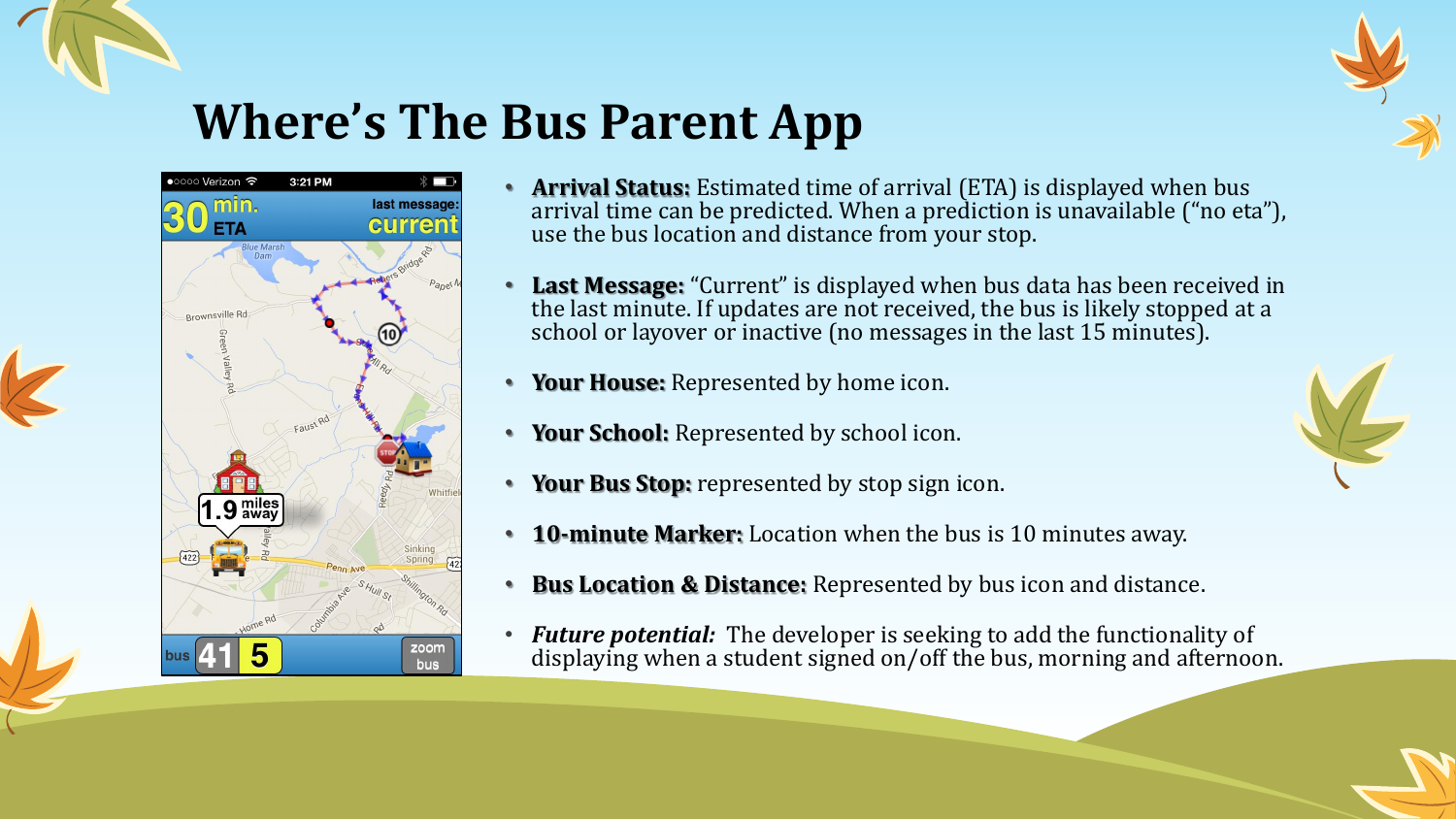### **Time Sequenced WheresTheBus Parent App Screenshots**



 $*$ 





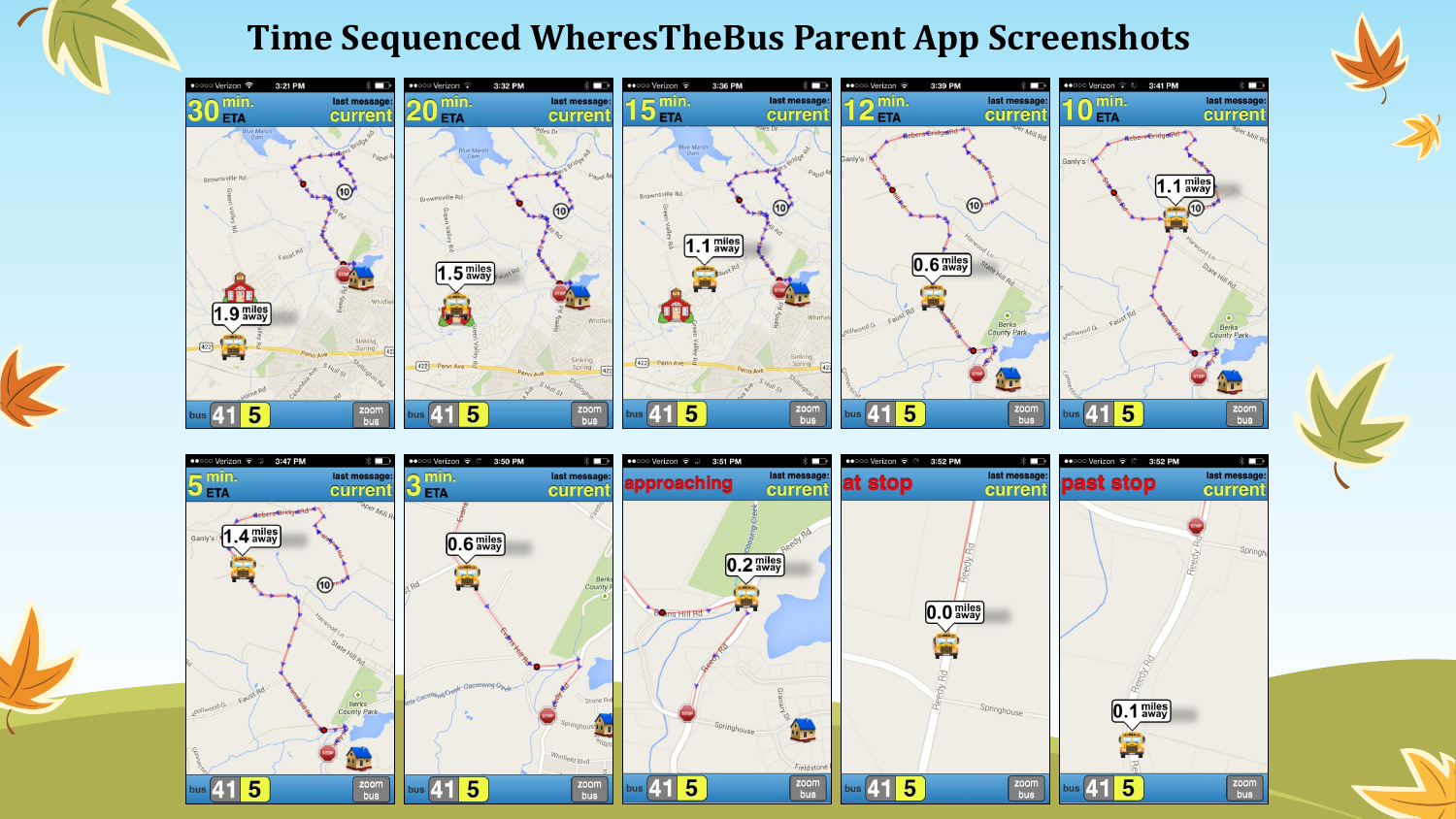



Wouldn't it be great if you could learn the exact location of your student's bus, and what time it will arrive at the assigned bus stop?!  $\odot$ 

❖Below are some key benefits of utilizing the application:

- Eliminate morning stress of rushing to the bus stop and fear of missing the bus.
- Eliminate the afternoon stress of rushing to meet your student at the bus stop, most specifically on those easily forgotten early release days.
- Know precisely when your student's bus will arrive at the bus stop.
- Have the convenience of accessing the bus arrival time immediately using your smartphone, tablet, computer, etc.
- Reduce phone and/or email volume to schools or transportation offices inquiring the location of a bus or if the bus has already serviced the bus stop.